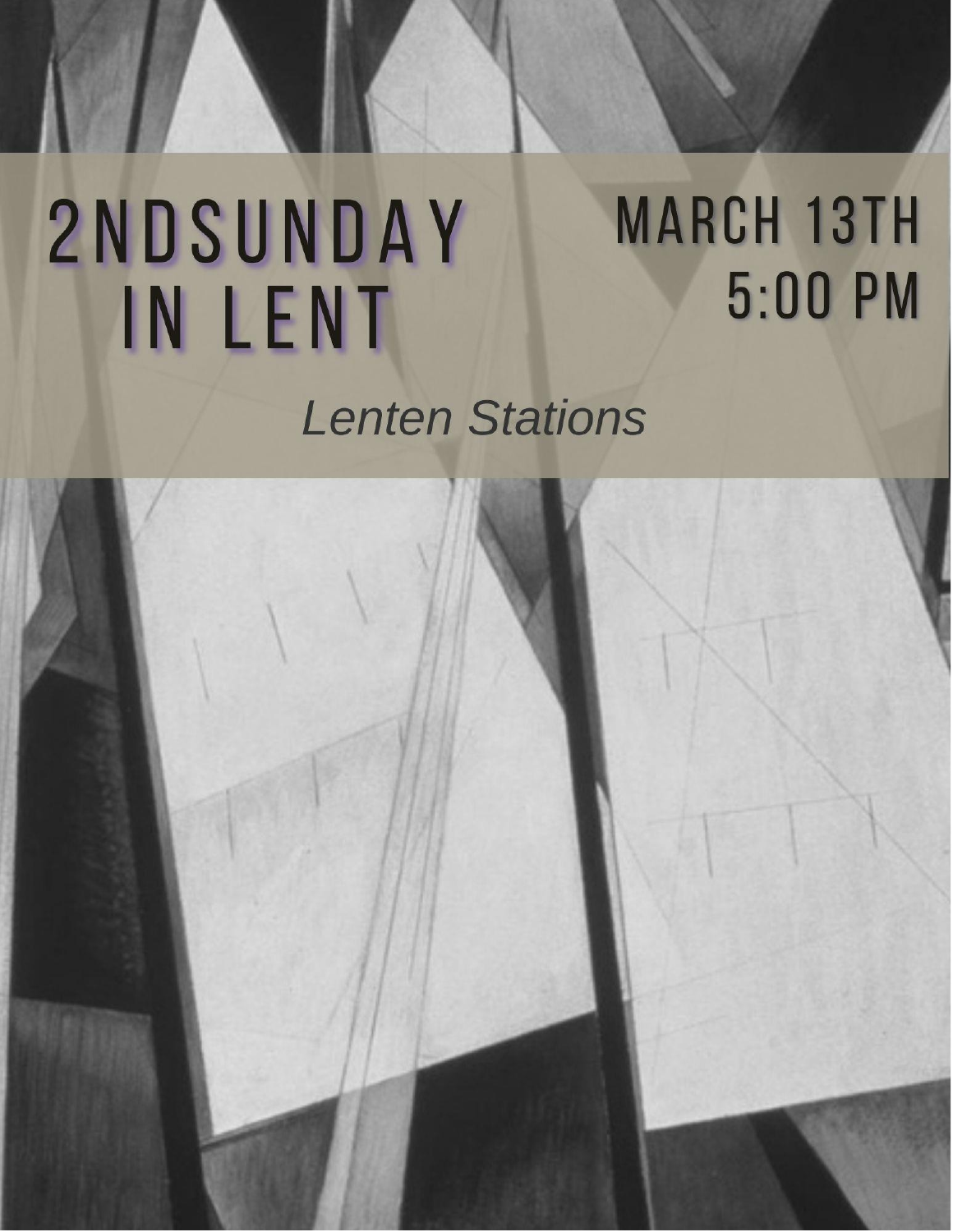### GATHERING MUSIC

#### WELCOME & OPENING PRAYER

*Leader* Blessed is our God now and always.

### *All* **Amen.**

*Leader* Direct us, O Lord, in all our doings with your most gracious favor, and further us with your continual help; that in all our works begun continued, and ended in you, we may glorify your holy Name, and finally, by your mercy, obtain everlasting life; through Jesus Christ our Lord, who lives and reigns with you and the Holy Spirit, one God, for ever and ever. Amen.

> As we gather to worship, let us remember those who have been entrusted to our prayers: the sick, the lonely, those in any kind of trouble; and also those who have no one to pray for them.

*-Silence-*

May God show them mercy, and give us grace to comfort them wherever and whenever we are able.

Lord, make us instruments of your peace. Where there is hatred, let us sow love; where there is injury, pardon; where there is discord, union; where there is doubt, faith; where there is despair, hope; where there is darkness, light; where there is sadness, joy. Grant that we may not so much seek to be consoled as to console; to be understood as to understand; to be loved as to love. For it is in giving that we receive; it is in pardoning that we are pardoned; and it is in dying that we are born to eternal life.

*All* **Amen.**

**MUSIC** 

READING Psalm 119:1-8

Happy are they whose way is blameless, who walk in the law of the Lord! Happy are they who observe his decrees and seek him with all their hearts! Who never do any wrong, but always walk in his ways. You laid down your commandments, that we should fully keep them. Oh, that my ways were made so direct that I might keep your statutes! Then I should not be put to shame, when I regard all your commandments.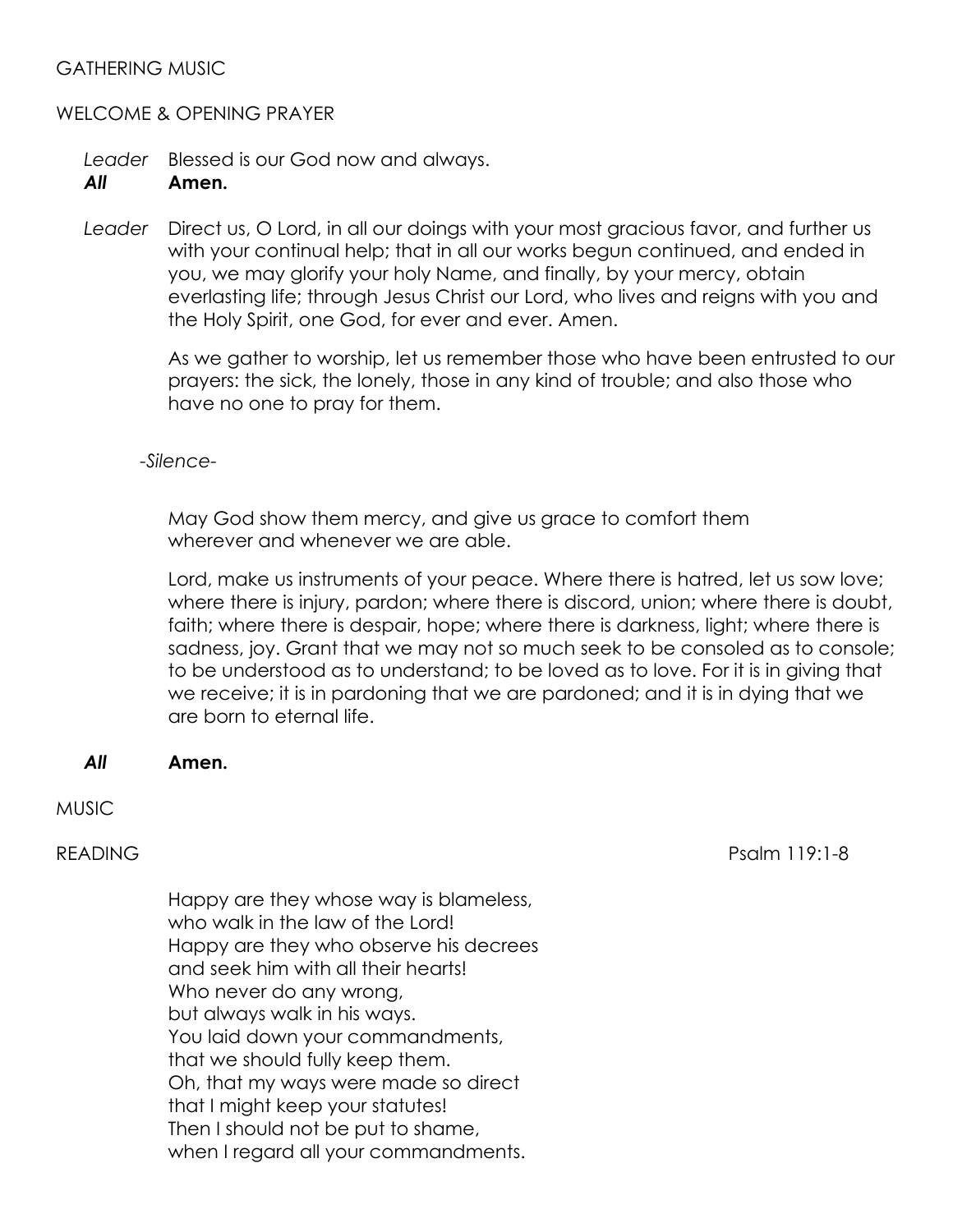I will thank you with an unfeigned heart, when I have learned your righteous judgments. I will keep your statutes; do not utterly forsake me.

#### REFLECTION

MUSIC *This section of music will last 15-20 minutes. In this time, you may choose to visit any or all of the Lenten stations around the church, to pray and meditate as the Spirit leads you, or simply to enjoy the music.*

#### PRAYERS

This is love, not that we loved God, **but that he loved us and sent his Son.**

He is the sacrifice for our sins, **that we might live through him.**

If God loves us so much **we ought to love one another.**

If we love one another **God lives in us.**

**Our Father, who art in heaven, hallowed be thy Name, thy kingdom come, thy will be done, on earth as it is in heaven. Give us this day our daily bread. And forgive us our trespasses, as we forgive those who trespass against us. And lead us not into temptation, but deliver us from evil. For thine is the kingdom, and the power, and the glory, for ever and ever. Amen.**

BLESSING

MUSIC